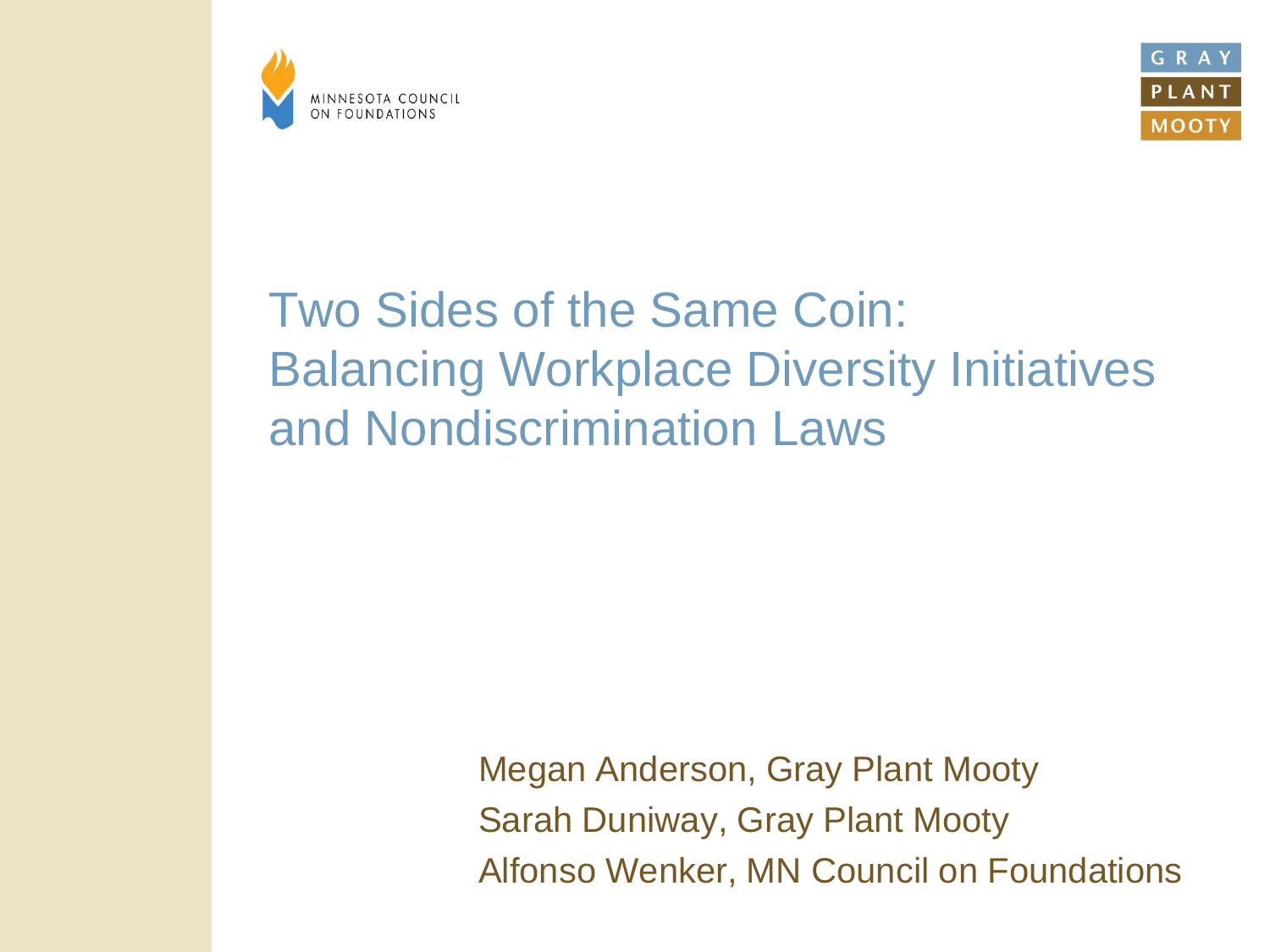#### The Case for Workplace DiversityMINNESOTA COUNCIL<br>ON FOUNDATIONS



- Nonprofits and foundations apply their resources for the public and common good
- The face of communities served by nonprofits is changing
- Workplace diversity advances:
	- Common good
	- Ability to serve increasingly diverse communities
	- Credibility and legitimacy with diverse constituents
	- Better results with input from employees of diverse backgrounds, experiences and perspectives
	- Ability to recruit, hire and retain top talent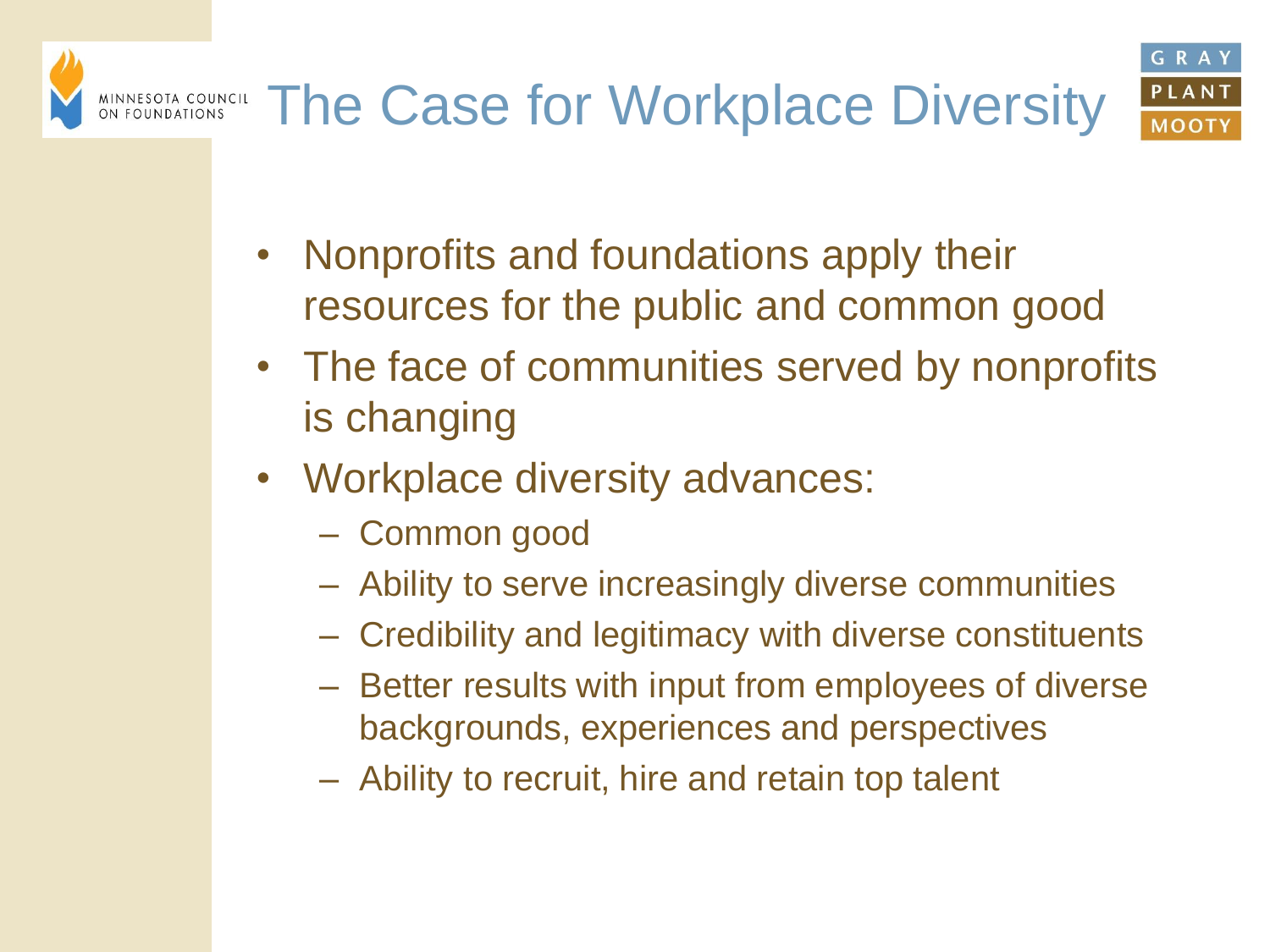#### Population by Race and Hispanic Origin: 2012 and 2060

(Percent of total population)



AIAN=American Indian and Alaska Native; NHPI=Native Hawaiian and Other Pacific Islander

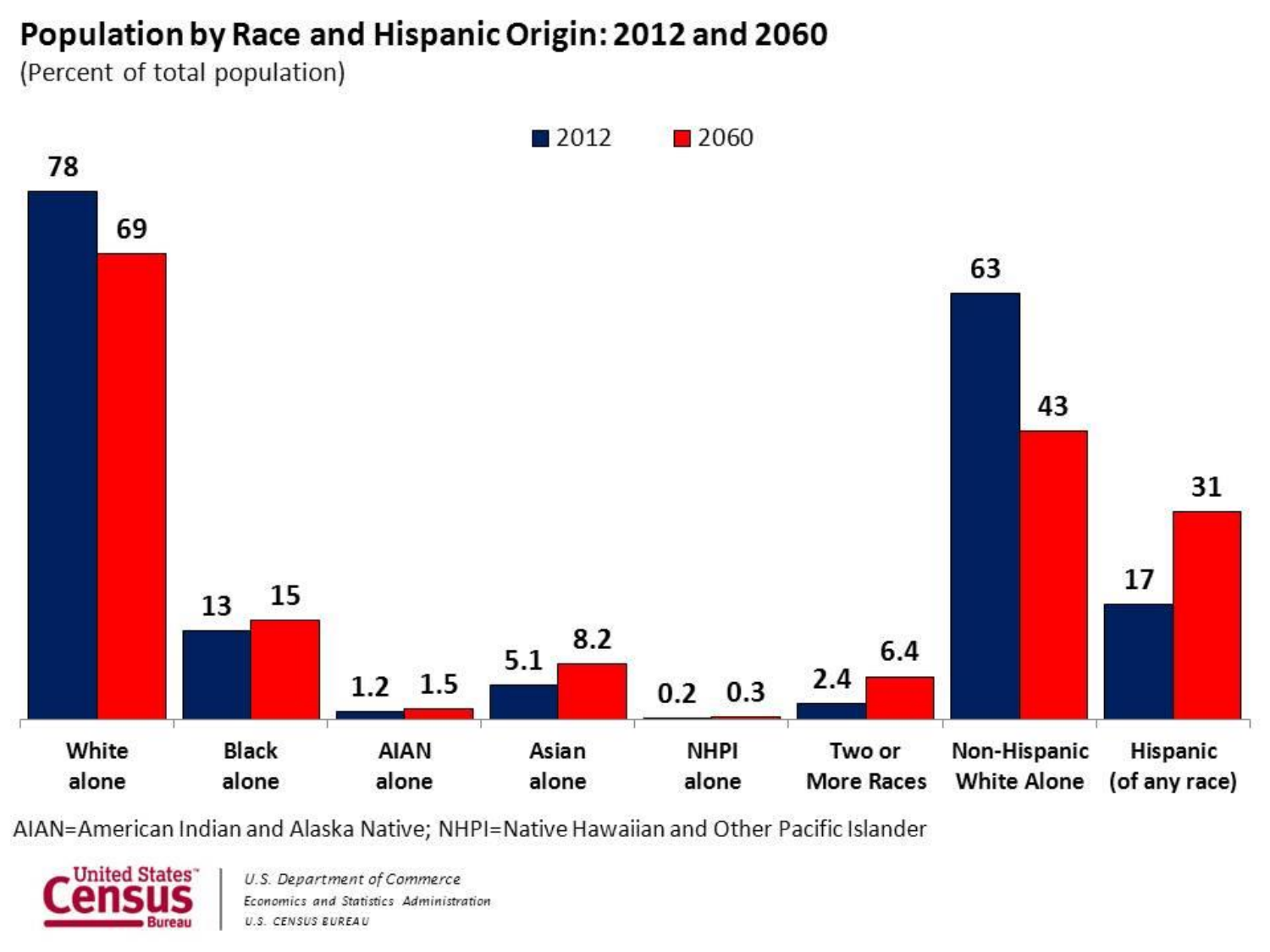

## The State of Diversity in Foundations



- Minnesota Staff
	- Some groups tend to exceed state workforce percentages:
		- Black/African American
		- Native American
		- Others tend to be underrepresented:
		- Hispanic/Latino/Latina
		- Asian/Asian American
		- Disabled
	- As staff size increases, racial/ethnic diversity decreases
- Minnesota Boards
	- Tends to be less diverse than staff
	- Men tend to outnumber women
- National trends similar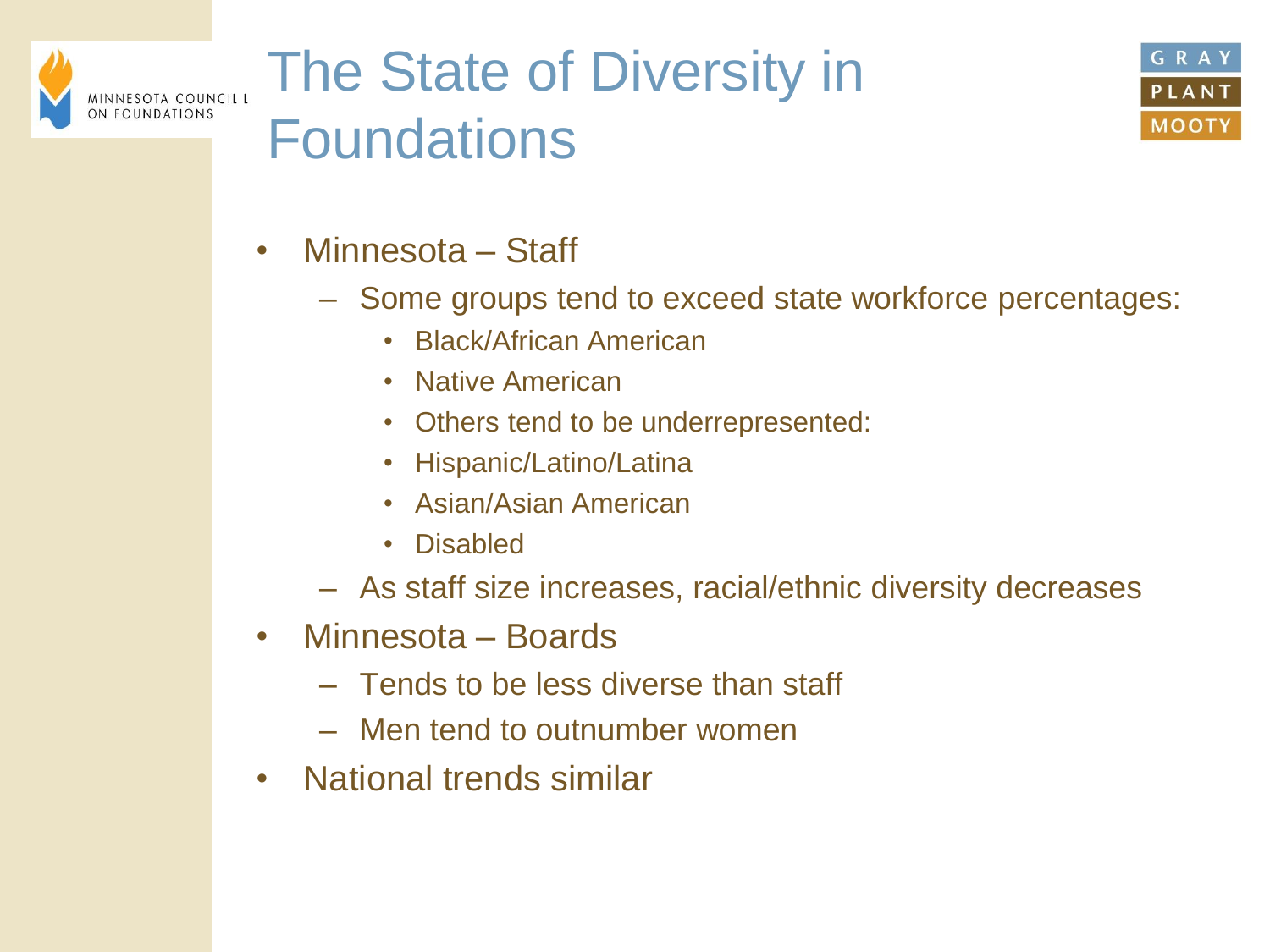

## The State of Diversity in **Nonprofits**



- 90% of employees believe their employer values diversity
	- but 70% believe employer doesn't do enough
- Job candidates attempt to evaluate organization's commitment to diversity
	- 50% of all job candidates
	- 71% of candidates of color
- And make decisions based on what they find
	- More than 35% of people of color who examined diversity during the hiring process reported having withdrawn candidacy or declined a job offer due to a perceived lack of diversity and inclusiveness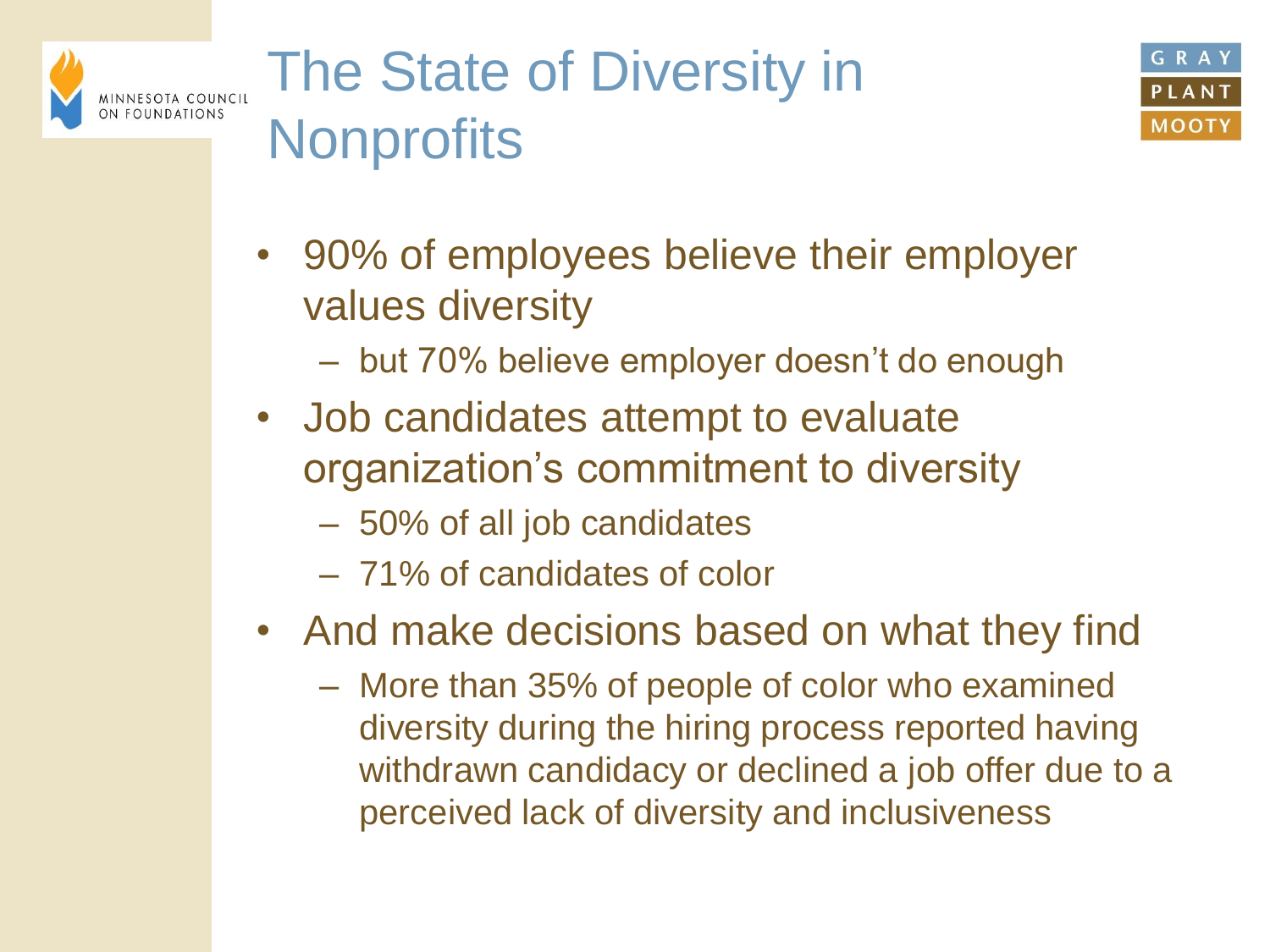



• DoingGood needs to increase the racial diversity of workforce at all levels

MINNESOTA COUNCIL<br>ON FOUNDATIONS

– Corresponds to need in nonprofit community

Case Study: DoingGood, Inc.

- Wants to create a "fellowship" program
	- Hire candidates of color only
	- One year fellowship
	- Perform entry-level program work
	- Receive training and mentoring
	- At the end, may be eligible for regular employment if there is an opening
	- If not, receive career counseling and placement assistance to help land a position at another nonprofit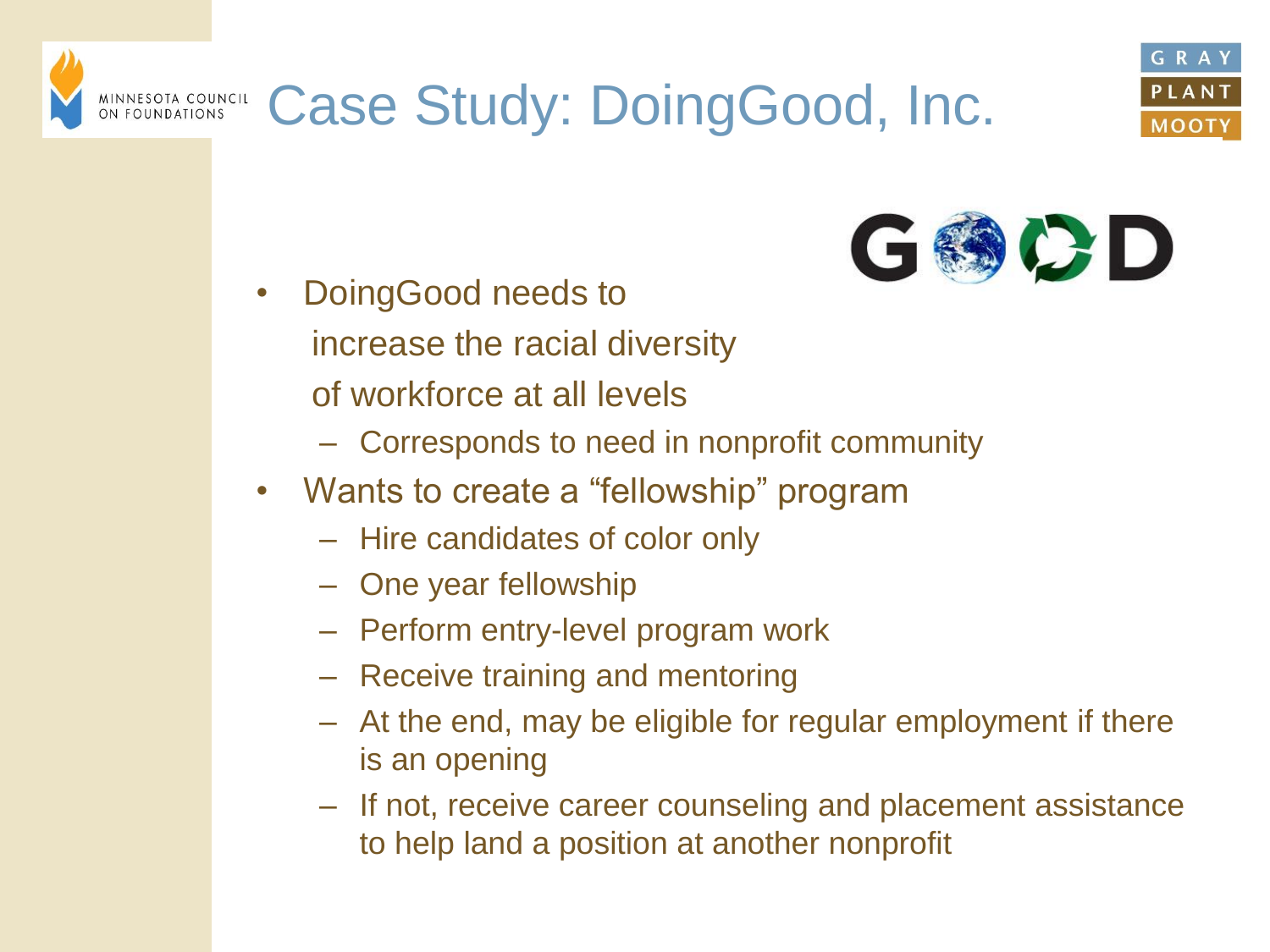

- Unlawful to discriminate in hiring or terms of employment based on legally protected characteristics:
	- Race, Color
	- **National Origin**
	- **Citizenship**
	- **Religion**
	- Sex
	- **Pregnancy**
	- Age
	- Disability / Genetic Information
	- **Military Service**
	- Sexual Orientation / Transgender Status (MN)
	- Marital Status (MN)
	- Familial Status (MN)
	- Receipt of public assistance (MN)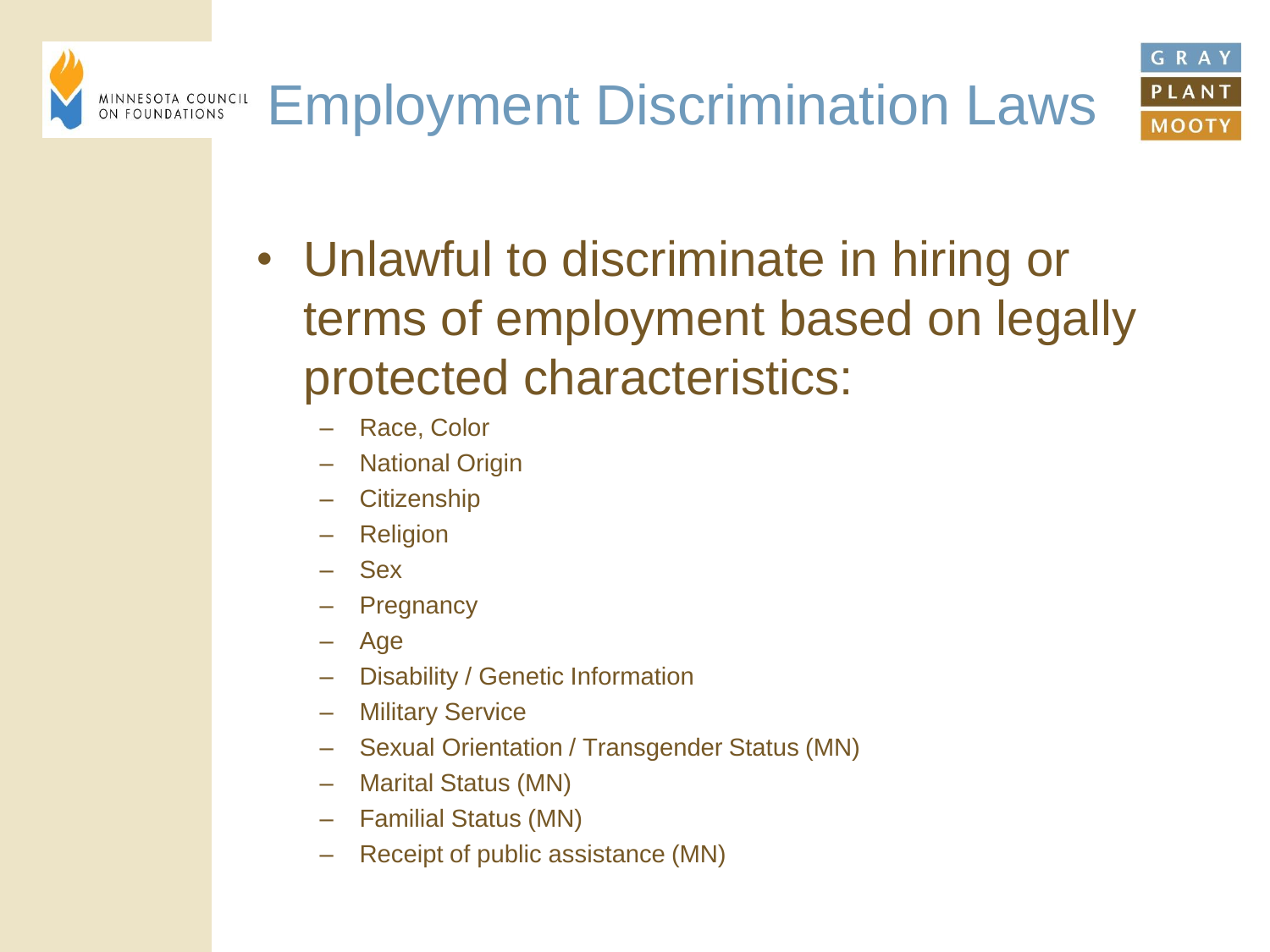

Discrimination vs. Affirmative Action: Two Sides of the Same Coin



• Making a hiring decision based on race can result in unlawful discrimination against a member of the majority group

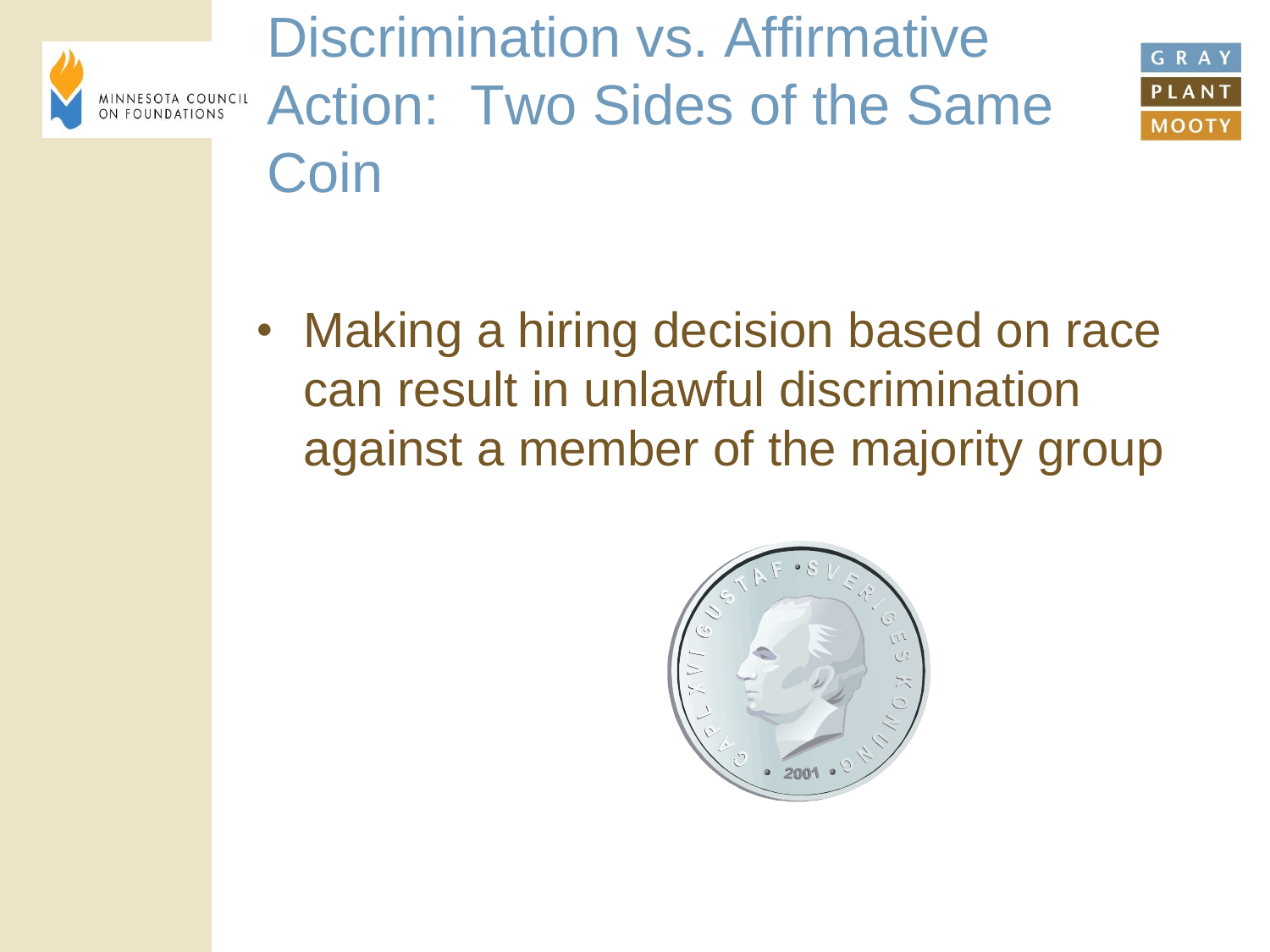



- If DoingGood's pipeline program could create a legal risk of discrimination claims
	- Caucasian candidate who was not eligible for program
- What *can* they do?

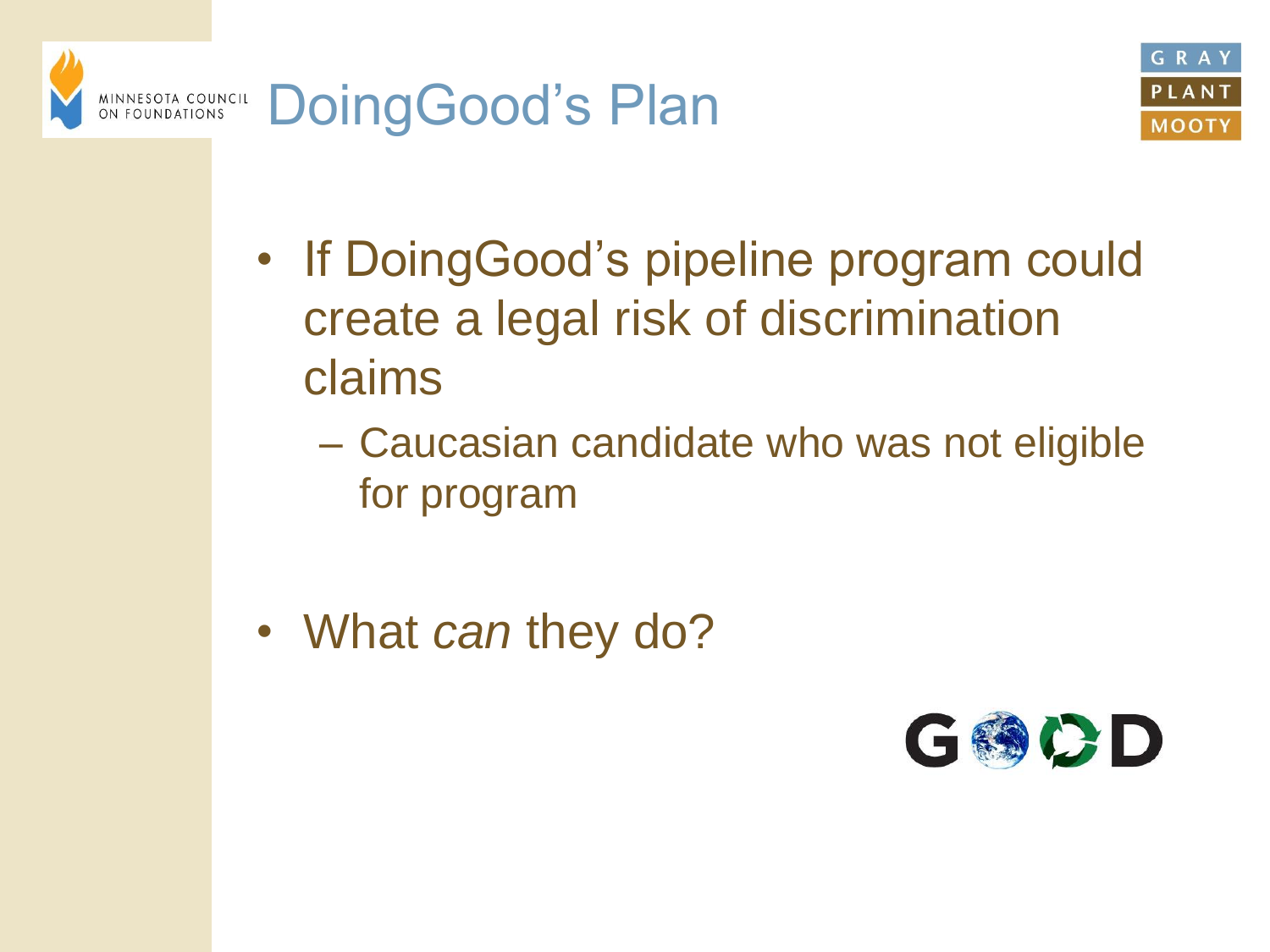



- Steps to widen pool of qualified applicants so that pool is more diverse, but employer still makes "color blind" hiring / employment decisions
- Examples:
	- Wider, targeted advertising of open positions
	- Attendance at diverse job fairs
	- Develop and support candidate pipeline programs
	- Increased networking efforts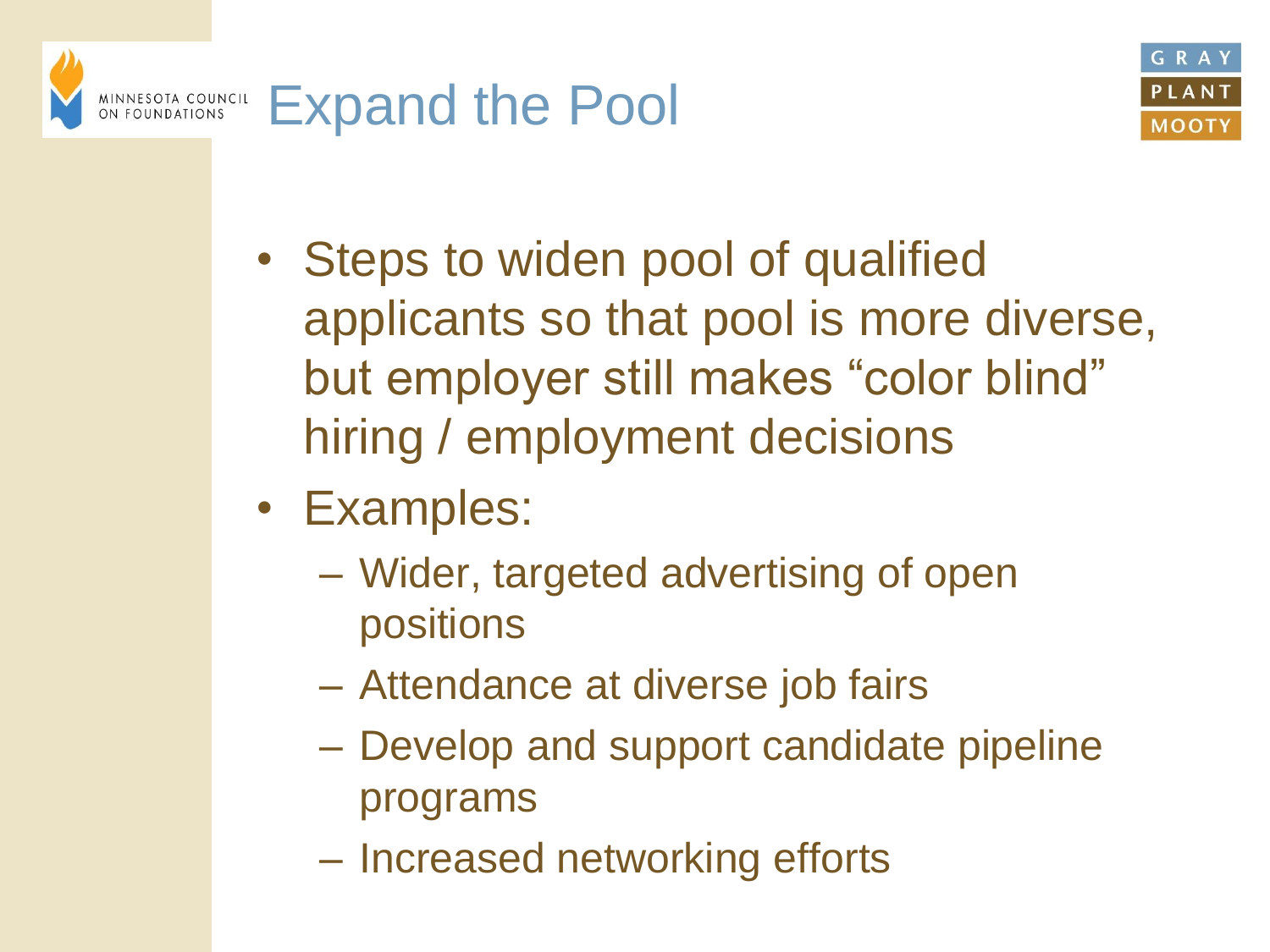



- Strong equal opportunity and inclusion policies
- Diversity training
- Diversity and culture committee
- Diversity-focused events
	- Get to know your colleague initiatives
	- Guest speakers on diversity topics
	- Events that celebrate diversity
	- Sponsoring tables at diversity events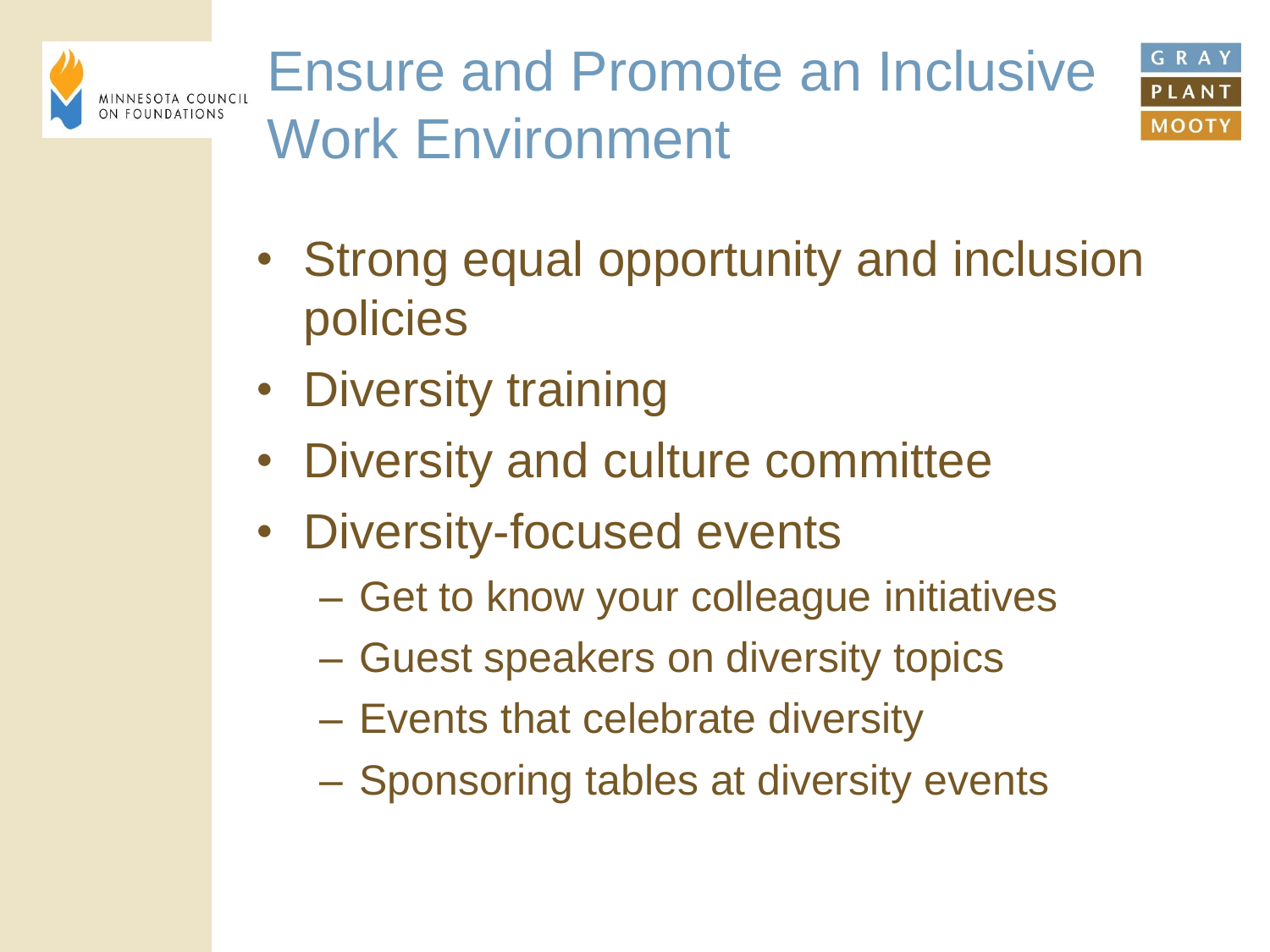



- Already taken all the steps they can to increase pool, build an inclusive work place
- Strongly believe will only successfully overcome lack of diversity through a formal hiring/pipeline program

– What can they do?

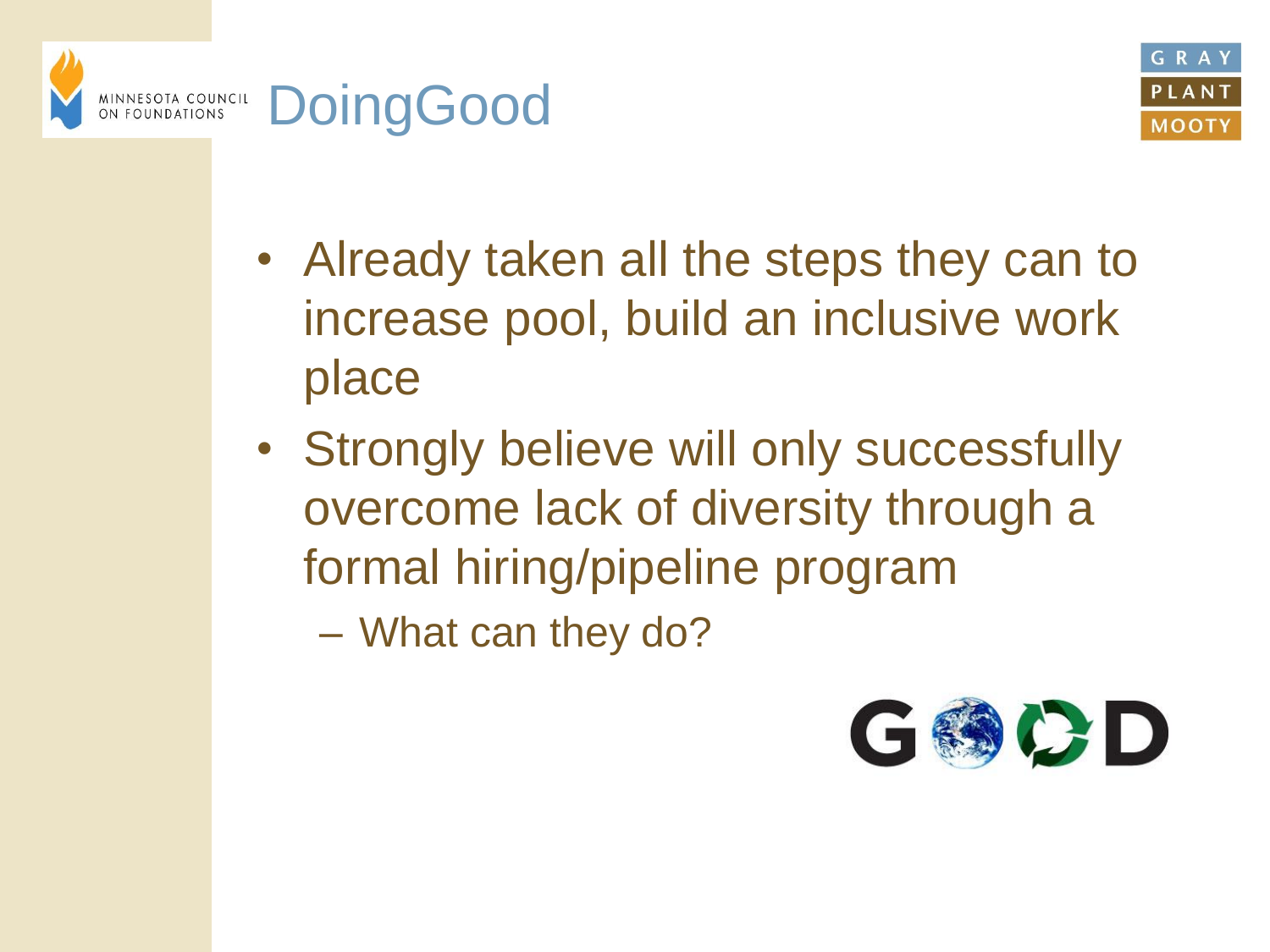# Government Contractors



- Mandatory Affirmative Action Plans
	- Annual affirmative action plan
	- Utilization analysis and hiring goals
	- Good faith efforts to meet goals
	- *No quotas*
	- *Hiring decisions must not be based on protected characteristics*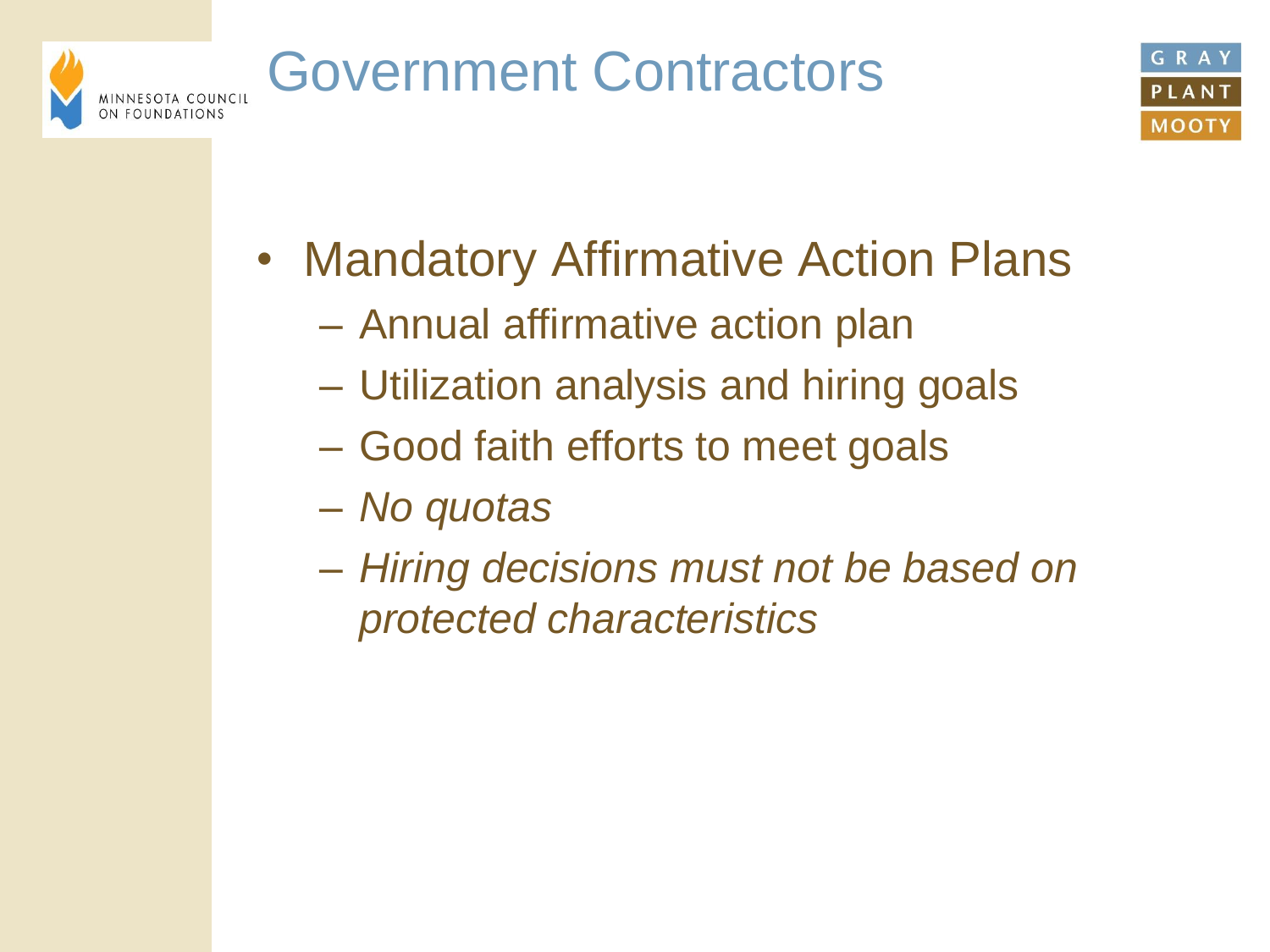



- Voluntary Affirmative Action Plan
	- A voluntary policy or program
		- to improve the employment opportunities of members of groups that have experienced discrimination in the past based on race or sex
	- Race (or possibly other protected class status) may be considered in making decision
		- If pursuant to goals and steps in the program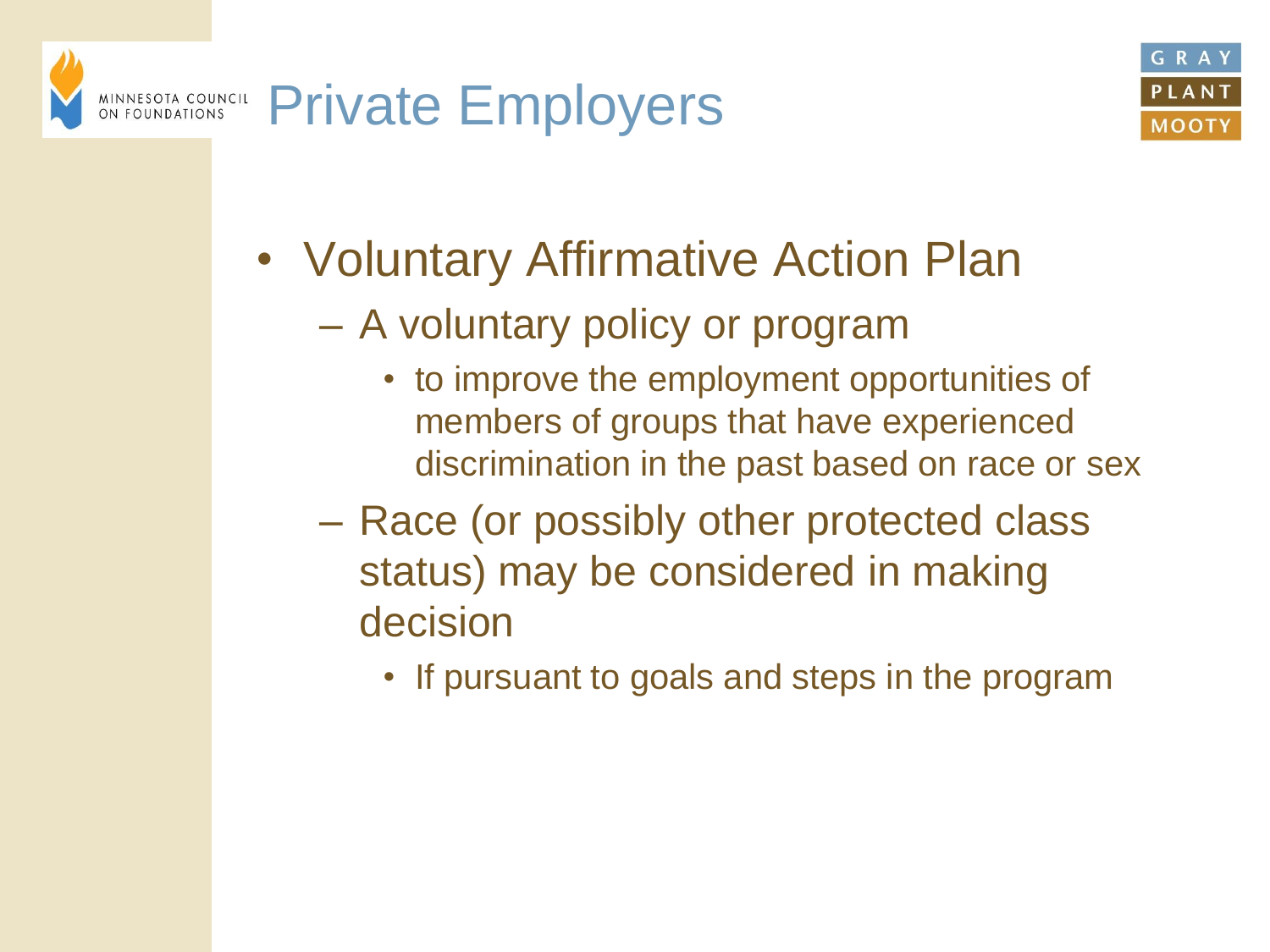





- 1. Conspicuous imbalance in traditionally segregated job categories
- 2. Manifest imbalance in employer's workforce relative to demographics of relevant labor market
- 3. Purpose of program to remedy imbalance by *attaining* balance, not *maintaining*
- 4. Program narrowly tailored to meet its remedial purpose
- 5. Program written, temporary and reviewed/updated regularly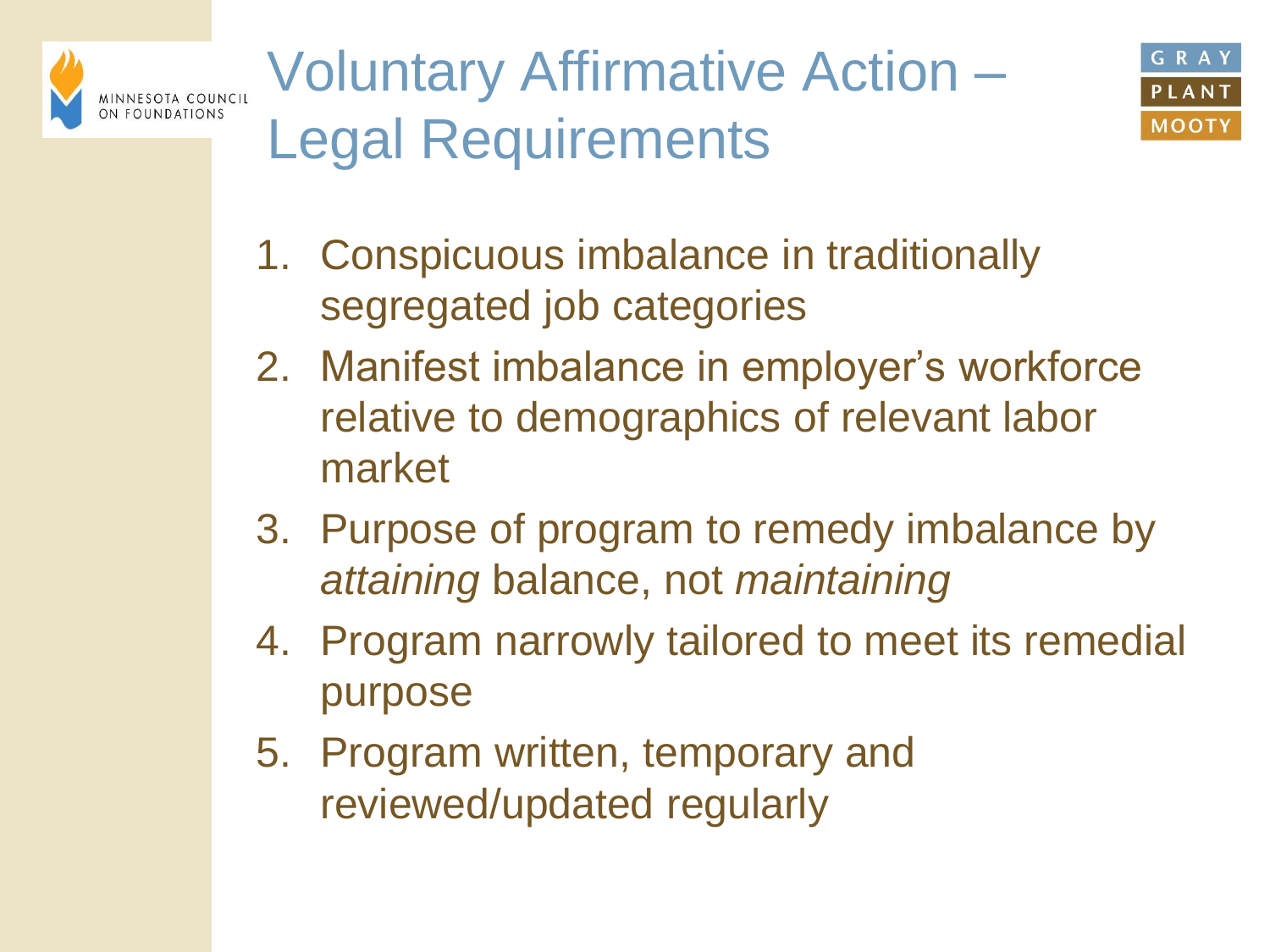



- Demographic analysis:
	- Employer's own workforce
	- Compared to relevant labor market
	- In identified job categories that have traditionally been segregated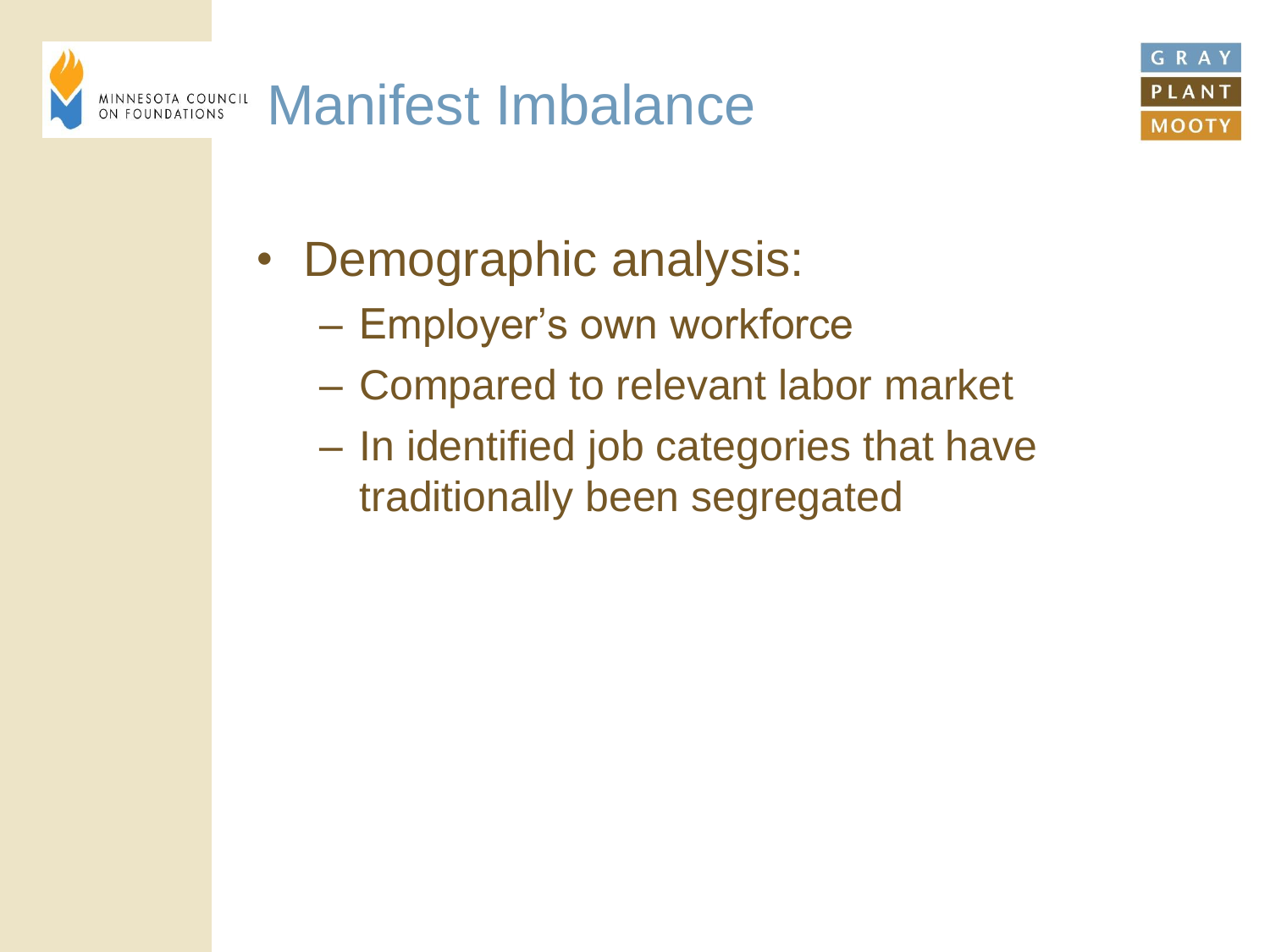



- Determine and articulate the goals (not quotas) of affirmative action program
- Discuss and consider means of accomplishing goals
	- Race-neutral alternatives considered?
	- Why aren't race-neutral alternatives workable?
	- Why are race conscious measures the only workable option?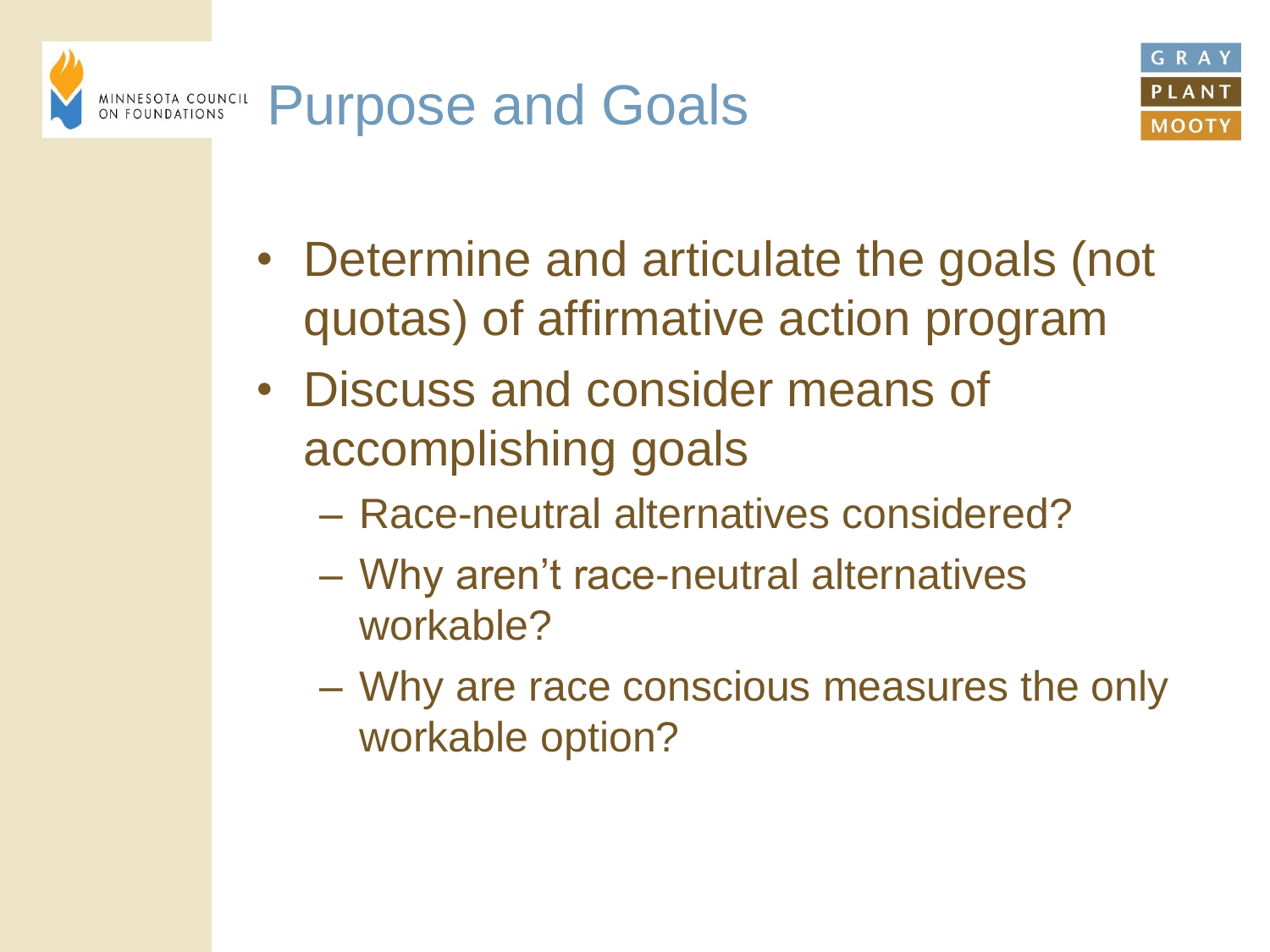



- Consider ways to narrowly tailor program and reduce legal risks of reverse discrimination claim, such as:
	- Broad definition and view of diversity
	- Holistic review of candidates
	- Length of employment period
	- Types of job categories
		- Consider training programs vs. hiring programs, for example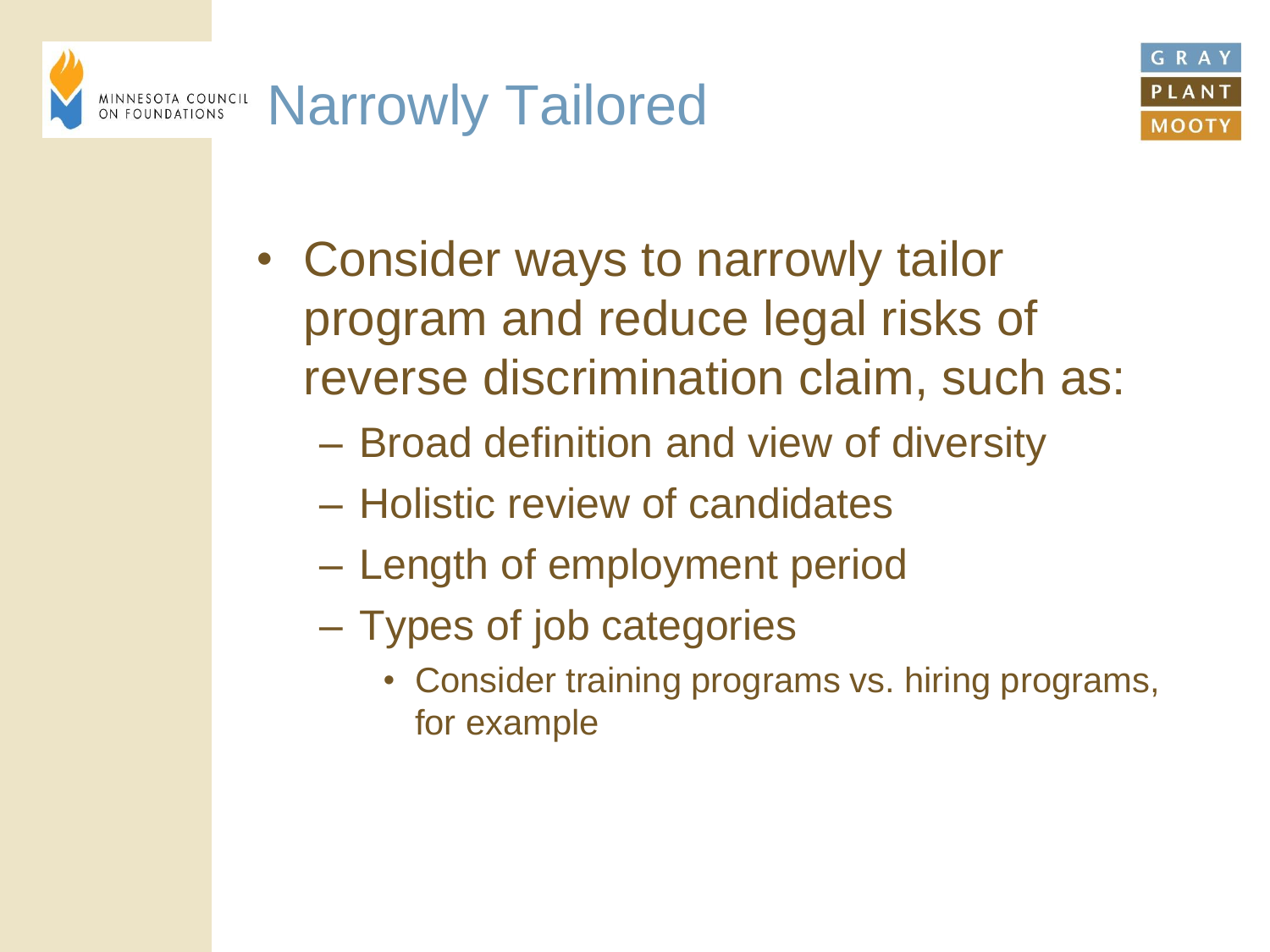



- If standards can be met:
	- Adopt a written program that articulates the analysis, goals and steps to achieve them
	- Review and analyze regularly
	- Update and modify as needed
		- Be prepared to wind down the program if and when diversity goals are attained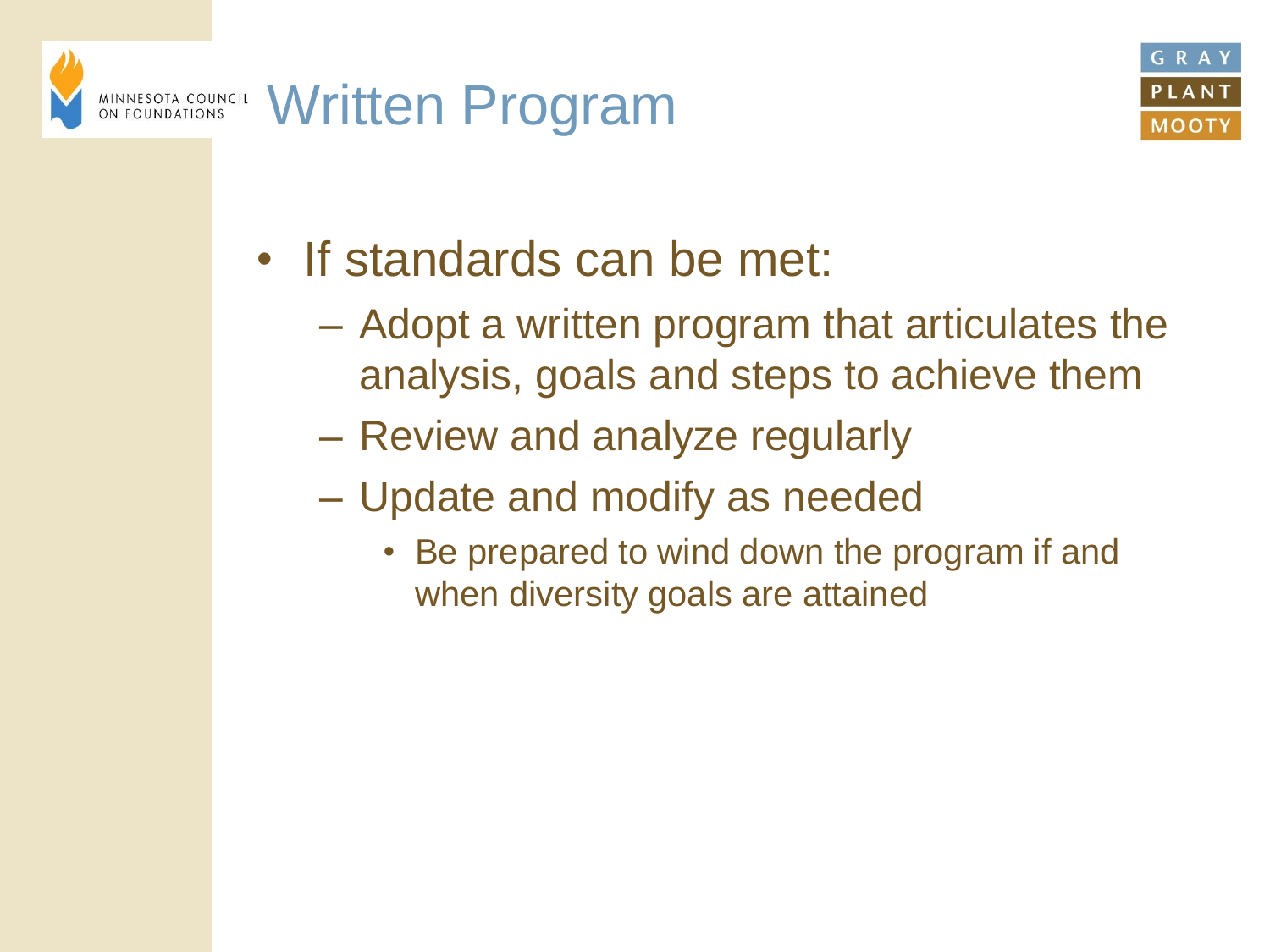



- Already:
	- identified need for attaining diversity
	- identified job category (entry-level program position that Fellows could fill)
	- adopted all the race-neutral efforts to improve diversity they can

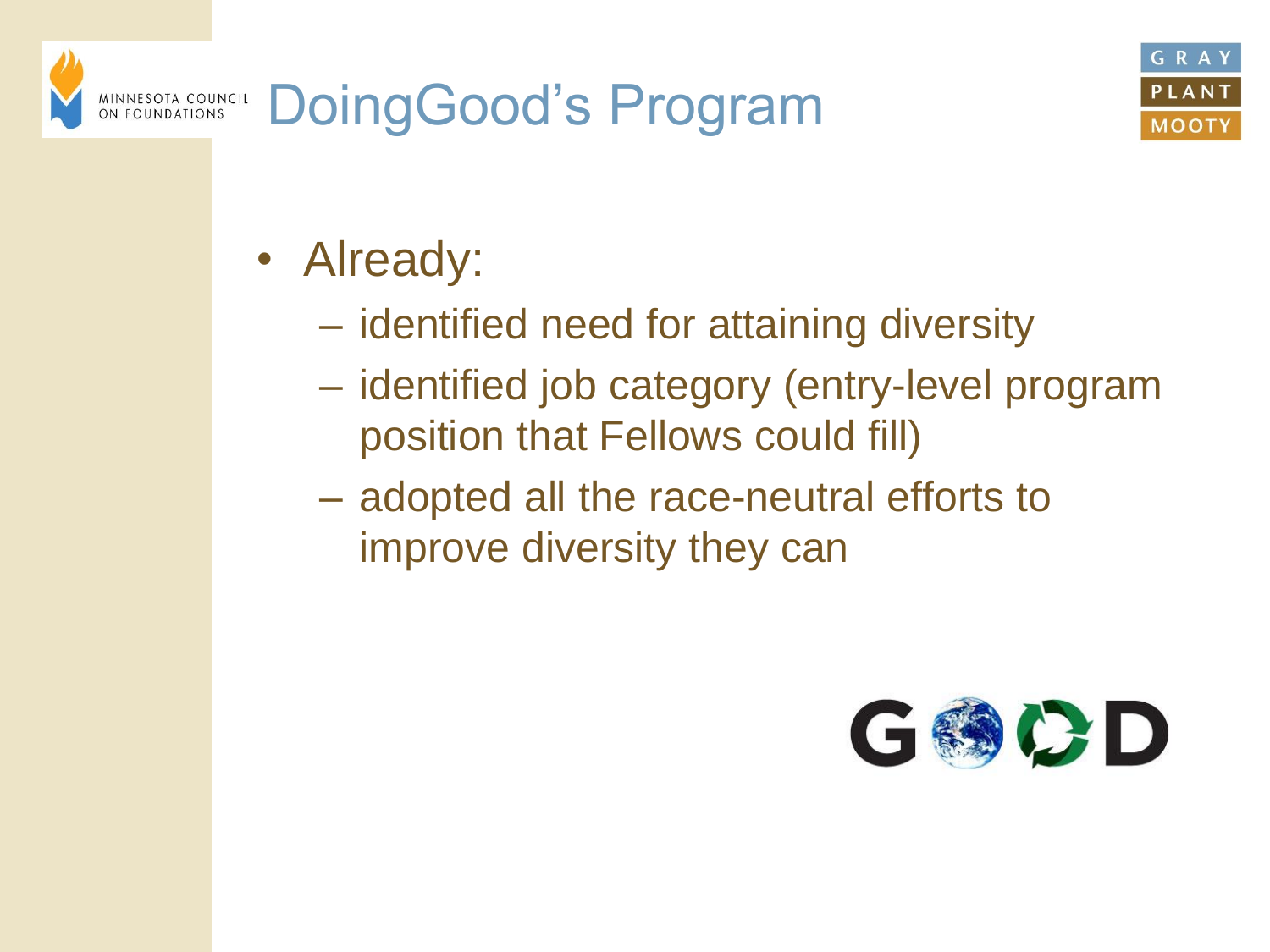- Next steps
	- Conduct demographic analysis to demonstrate manifest imbalance
		- Identify relevant labor market
		- Tie to specific job category
	- Articulate program goals that would rectify imbalance
		- Not quotas
	- Document analysis, plan and goals
		- For Fellows, define term of program for each Fellow
		- What happens when Fellow's term ends
	- Continue race-neutral efforts as well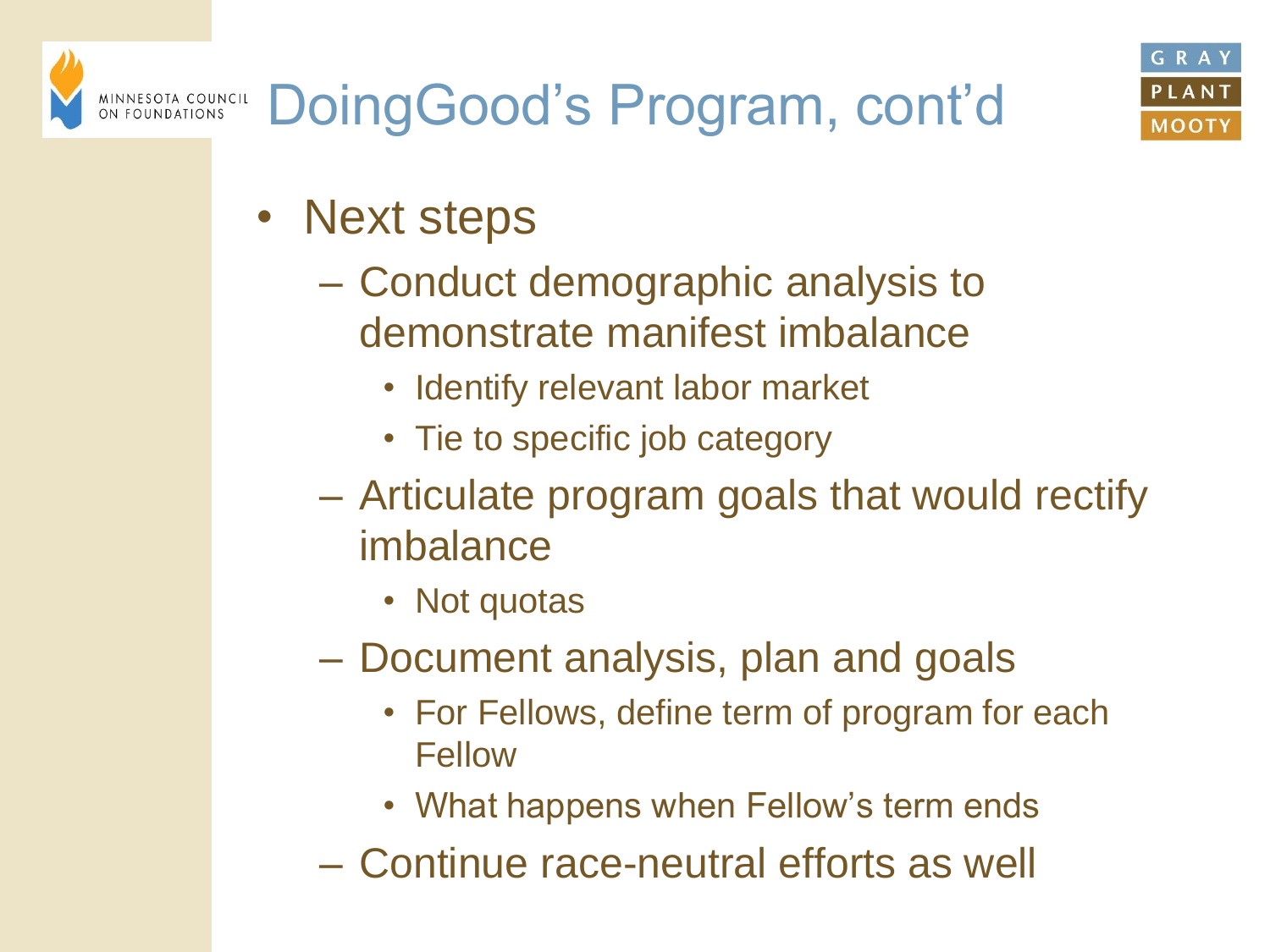



- Affirmative Action programs are limited to *attaining* a diverse workforce
- Not maintaining diversity:
	- Goal and design of plan cannot be based on trying to mirror demographics of labor market indefinitely
	- No consideration of protected class in:
		- Promotion or advancement
		- Pay or benefits
		- Mentoring or retention programs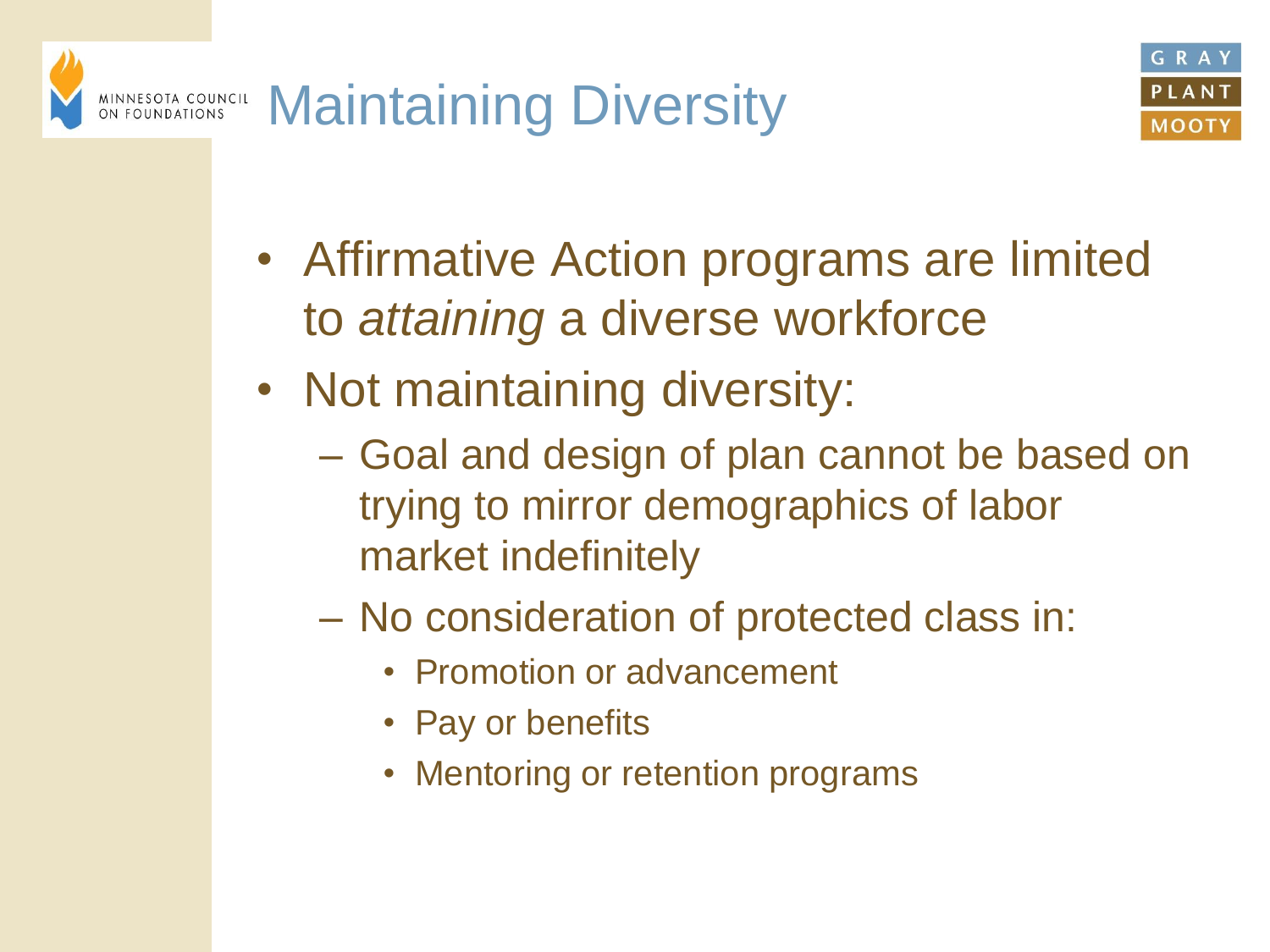#### Maintaining Diversity (cont.) MINNESOTA COUNCIL<br>ON FOUNDATIONS

- *Can*:
	- Consider and adopt efforts to support diverse employees, if available to all:
		- mentoring, sponsoring and coaching
		- training
		- retention
		- work-life balance working conditions
	- Implement efforts to promote inclusion:
		- D&I training
		- strong policies
		- programs and activities that recognize and celebrate diversity
		- etc.